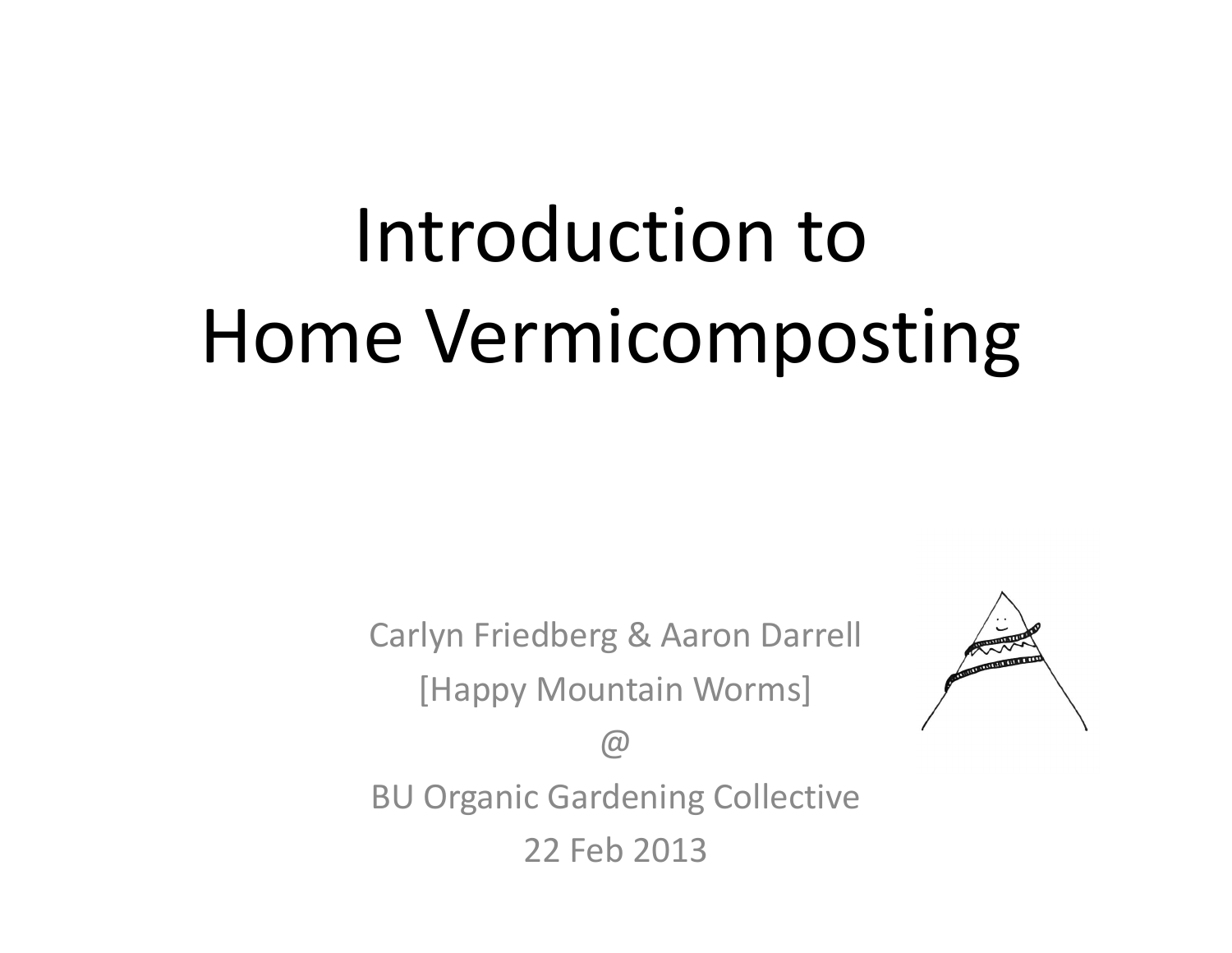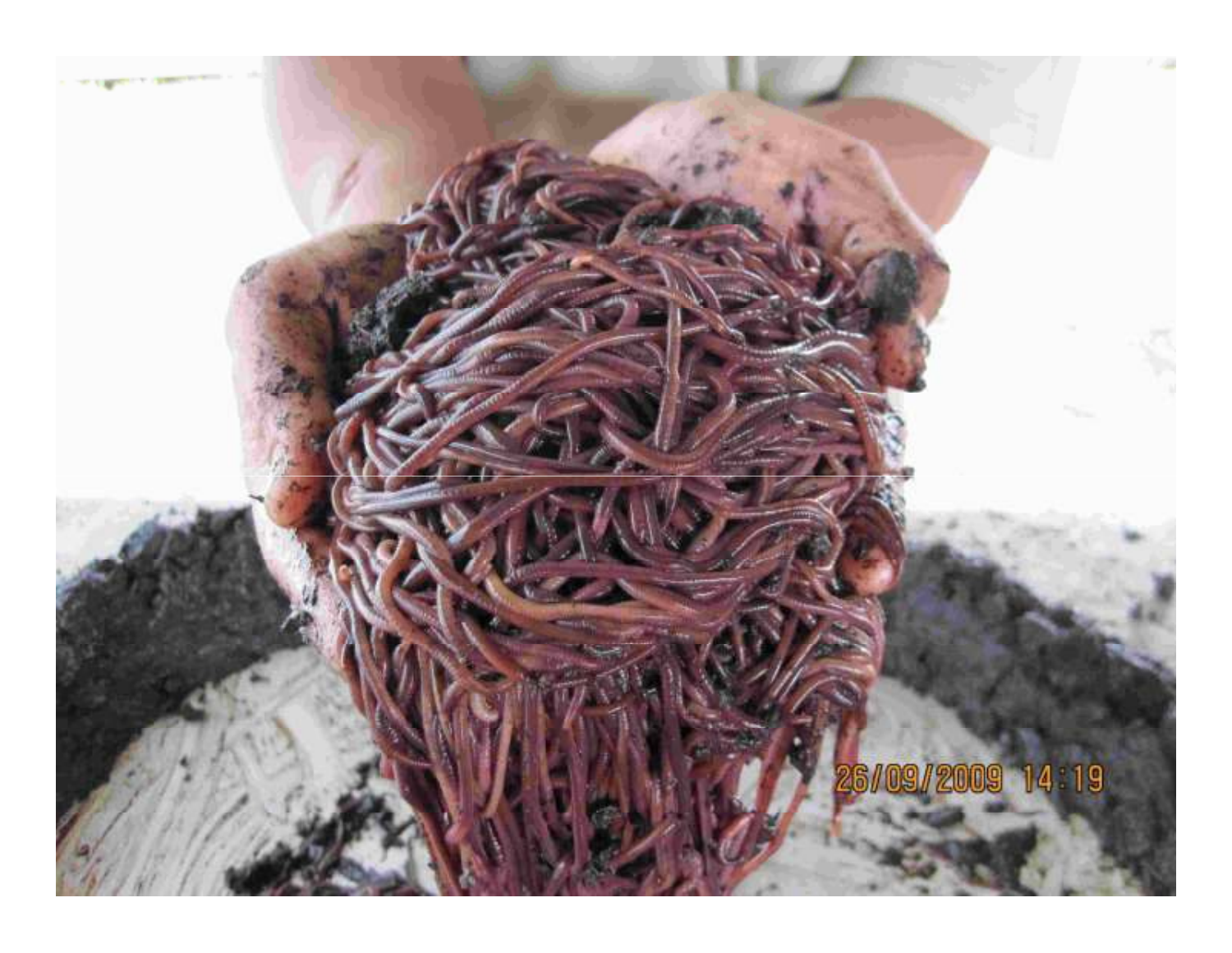- - What is Vermicomposting?
	- -How is it different from "regular" composting?
- -Worm Basics
- - Home Vermicomposting
	- -The Bin
	- -- The Bedding
	- -The Worms
	- -The Food
- -Troubleshooting
- -Harvesting/Using
- -Worms!

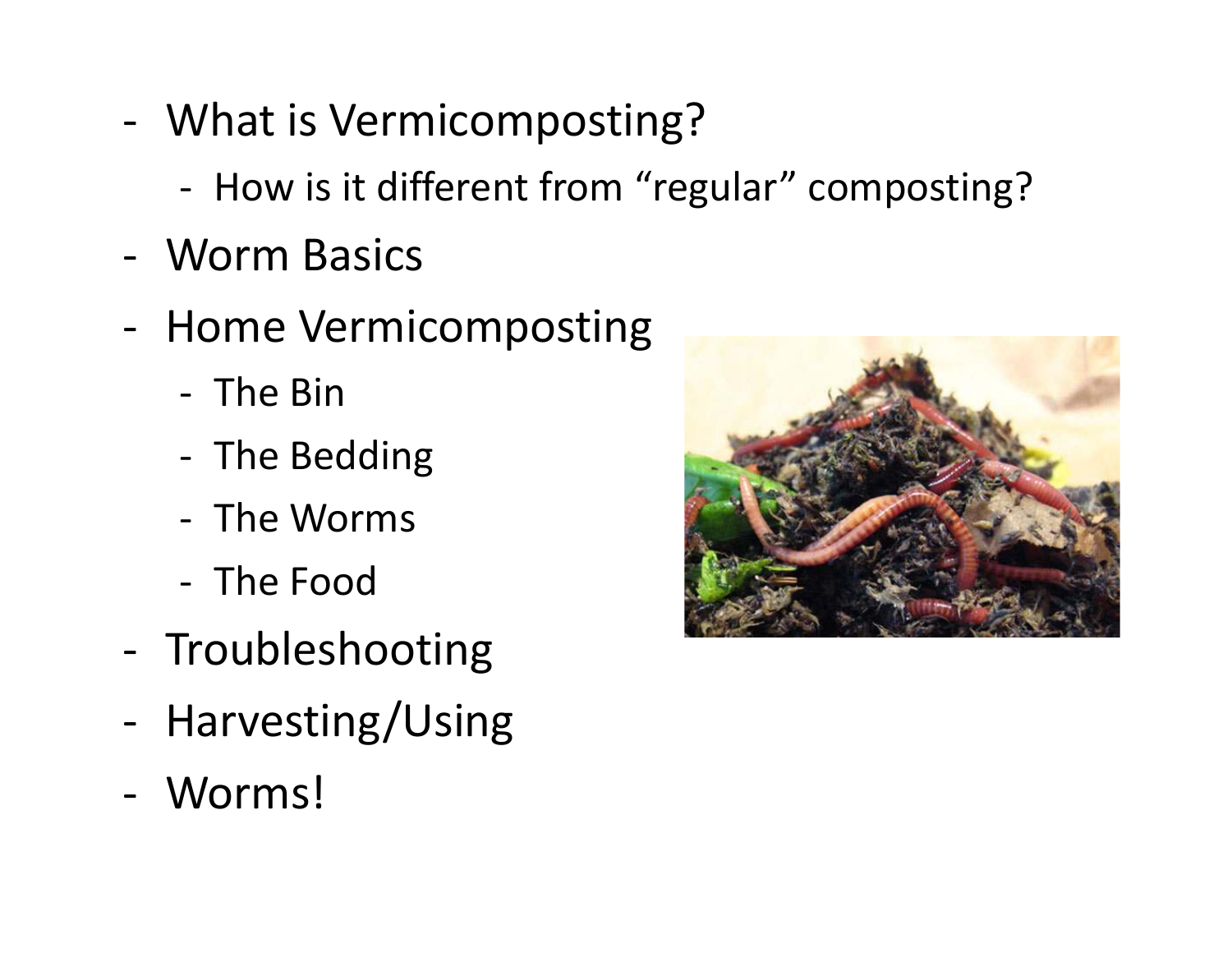#### What do I need?

- Spall space in your home where you can keep a damp, dark bin
- 40-80 degrees F (no freezing, no direct sun)
- materials you can find cheaply or in your own home
- food waste and paper products/dry leaves
- interest in reducing amount of waste in landfills; managing your own waste (maybe even using the compost!)
- No odors, no pests in this self-contained ecosystem!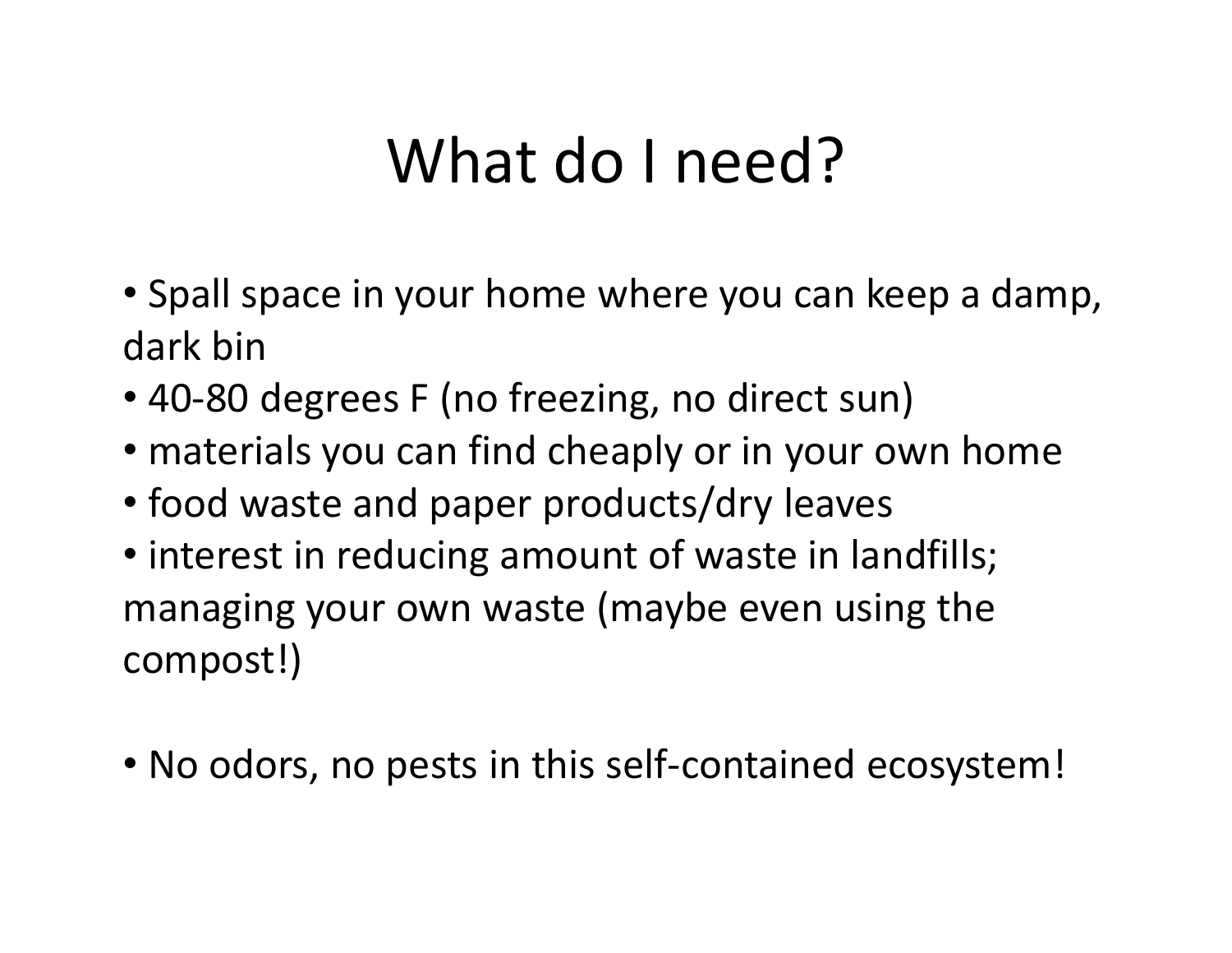# What is Vermicomposting?

**Vermicomposting** = the process of using worms to compost food and/or natural wastes.

Worms + decomposing food source = **Vermicast** (worm poop/worm manure/humus/castings)

**Vermicast** outperforms regular compost. It has higher nutrient density, more microbial activity, reduced contaminant levels……

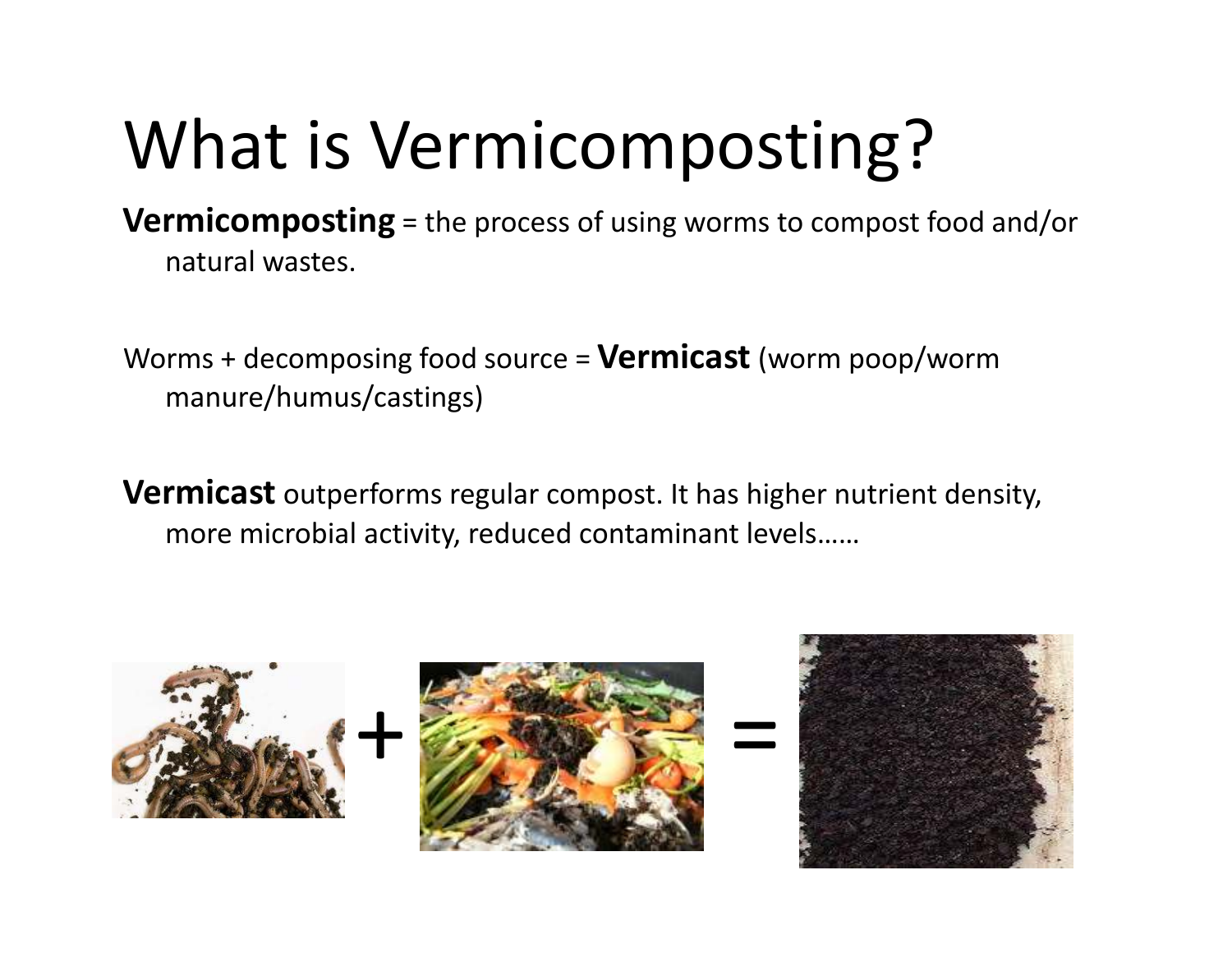#### Growers Prefer Worm Castings Over Compost

Because research shows Worm Castings Produce Superior Results

#### Higher

Concentrations of micro-organisms Percentage of available nutrients. Aggregate formation. Capacity to hold water.

#### More

**Fruit on Plants** Nutrient availablity over time.



Faster **Growth Rates** 



**Exclusively** Enzymes & Plant Growth Requlators Only Found in Worm Work Soil.



Diversity of micro-organisms **Plant Heights Leaf Area Root Weights Germination Rates** 

Larger<br>Fruit

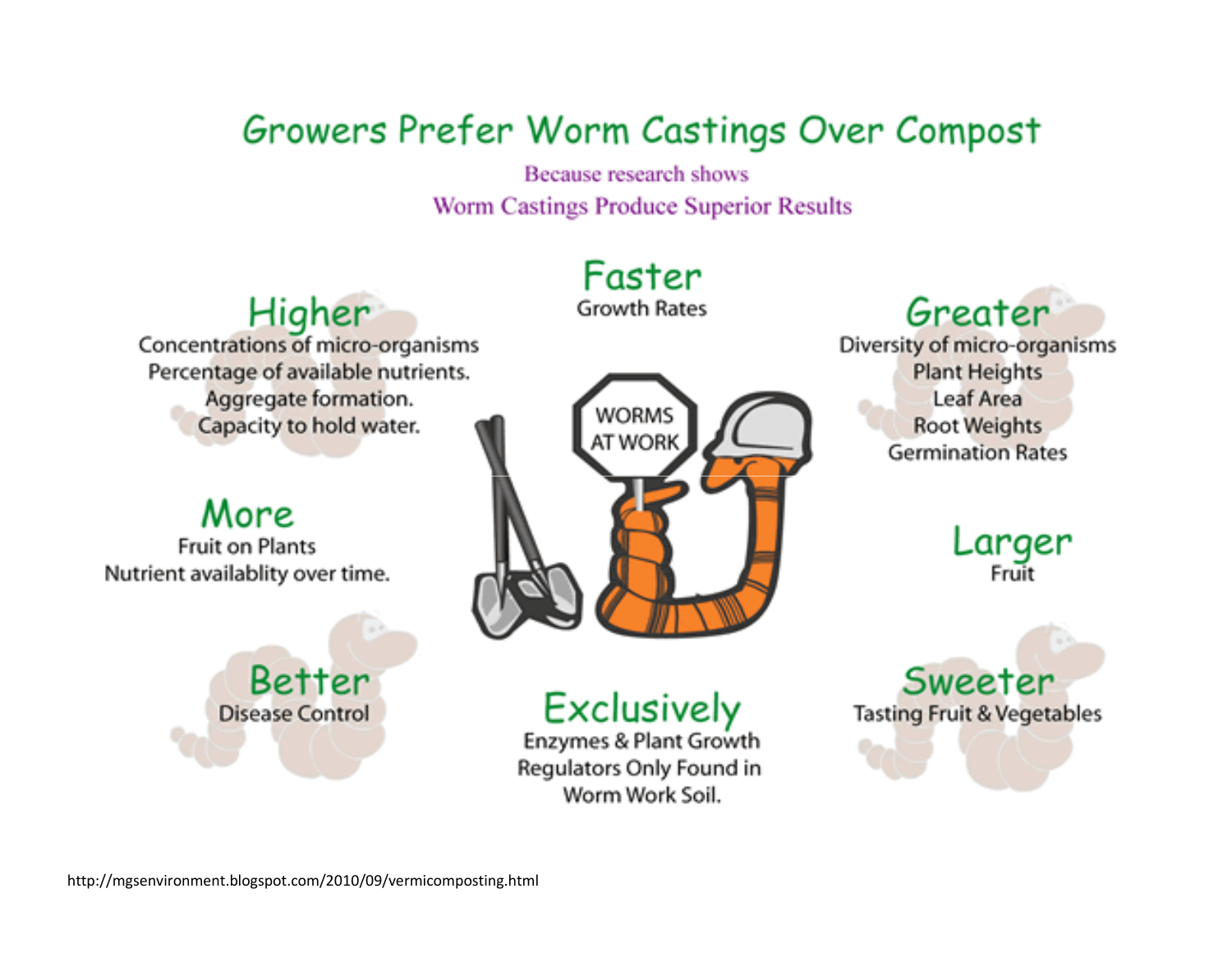

No Vermicompost // 11% Vermicompost // 21% Vermicompost

**www.thedarkgreenerside.wordpress.com**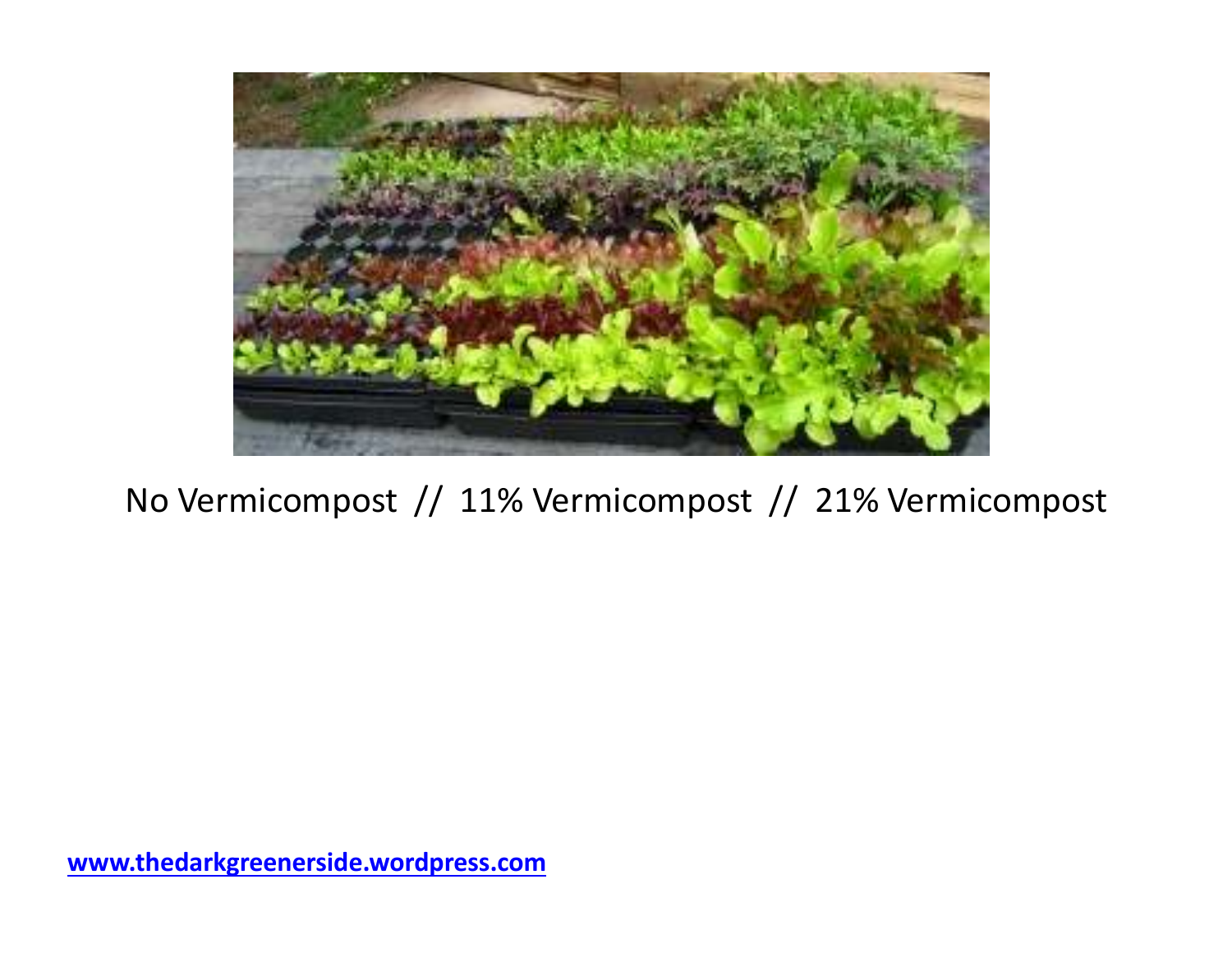## Aside from the wormy benefits…

Compared to typical composting:

- -No yard or large space (indoors)
- -No large quanities of "browns and greens"
- -Minimal turning
- -- Temperature controlled
- -Constant
- -Manageable
- -Flexible
- -Faster
- -Fun!

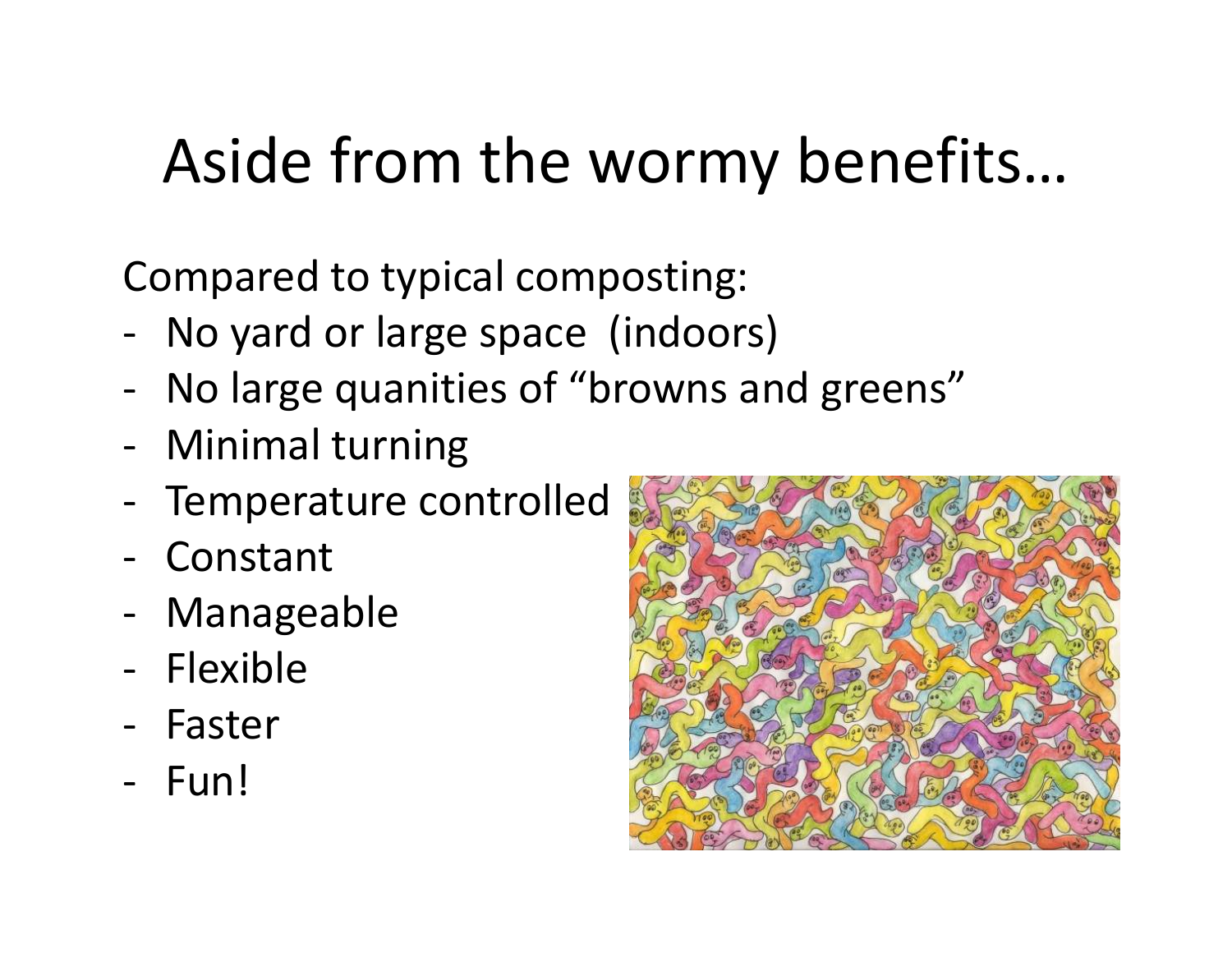### Worm Basics

#### We use *Eistenia fetida Thanks to GroundWork Somerville*

Also known as: Red worm, Red Wiggler, Tiger Worm, Striped Worm, Bandling, Manure Worm, Dung Worm, Fecal Worm, Stink Worm, Fish Worm, Angleworm.

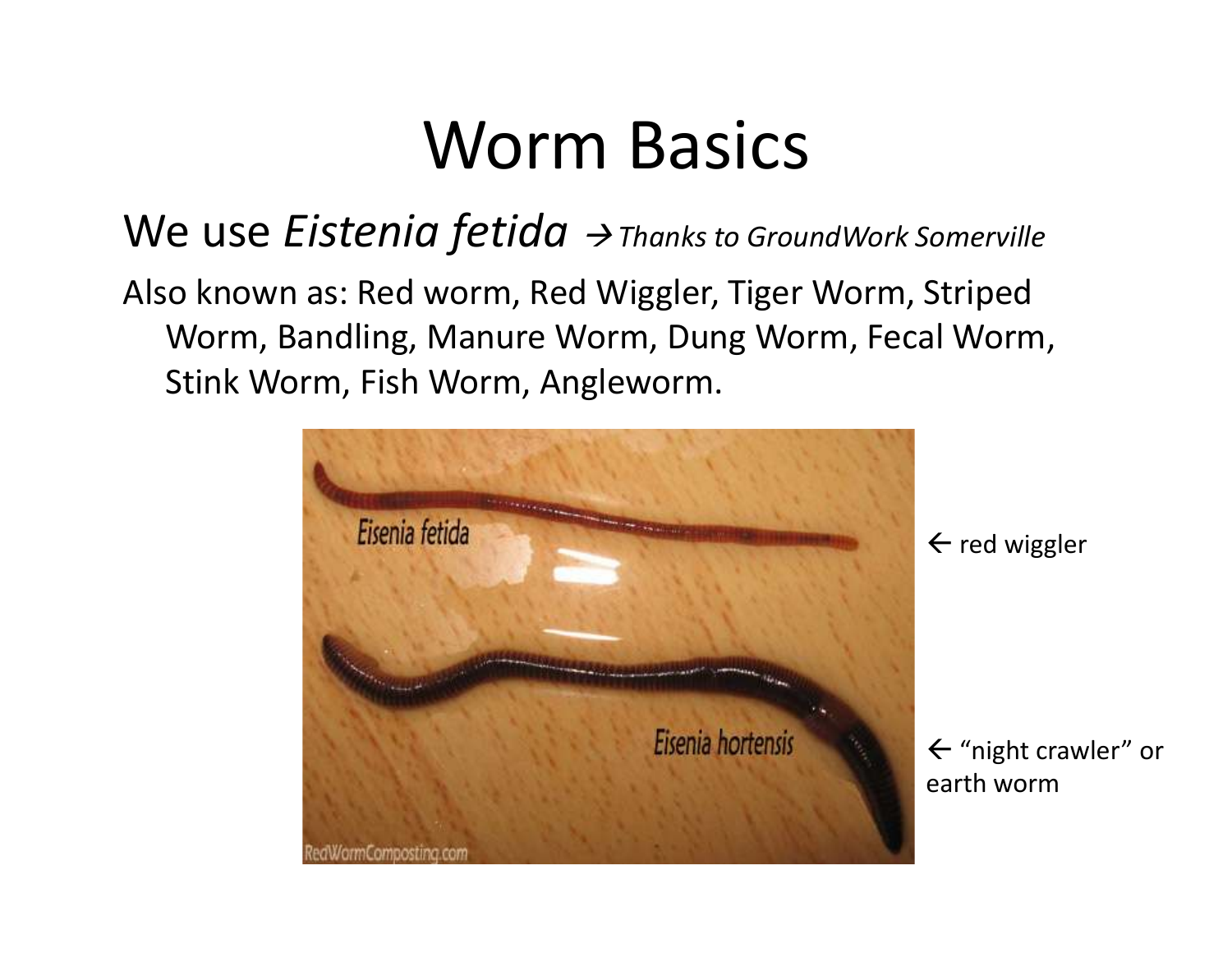#### *Eisenia fetida*

 = organic waste decomposers, bait, potetial protein source. yum! (Reinecke 1991).

- $\bullet$  Consume organic wastes very rapidly by passing them through a grinding gizzard, an organ that all earthworms possess.
- $\bullet$  Derive their nourishment from the **microorganisms**that grow upon the organic materials, not the organic matter itself.
- $\bullet$ **Microbial groups** with nutritive value to earthworms:

**fungi, protozoa, algae, bacteria and actinobacteria. (**Edwards and Fletcher 1998)

- $\bullet$  Produce worm casts that are **more micobially active than what they consumed.**
- $\bullet$ Casts are toxic to the worms – harvesting is very important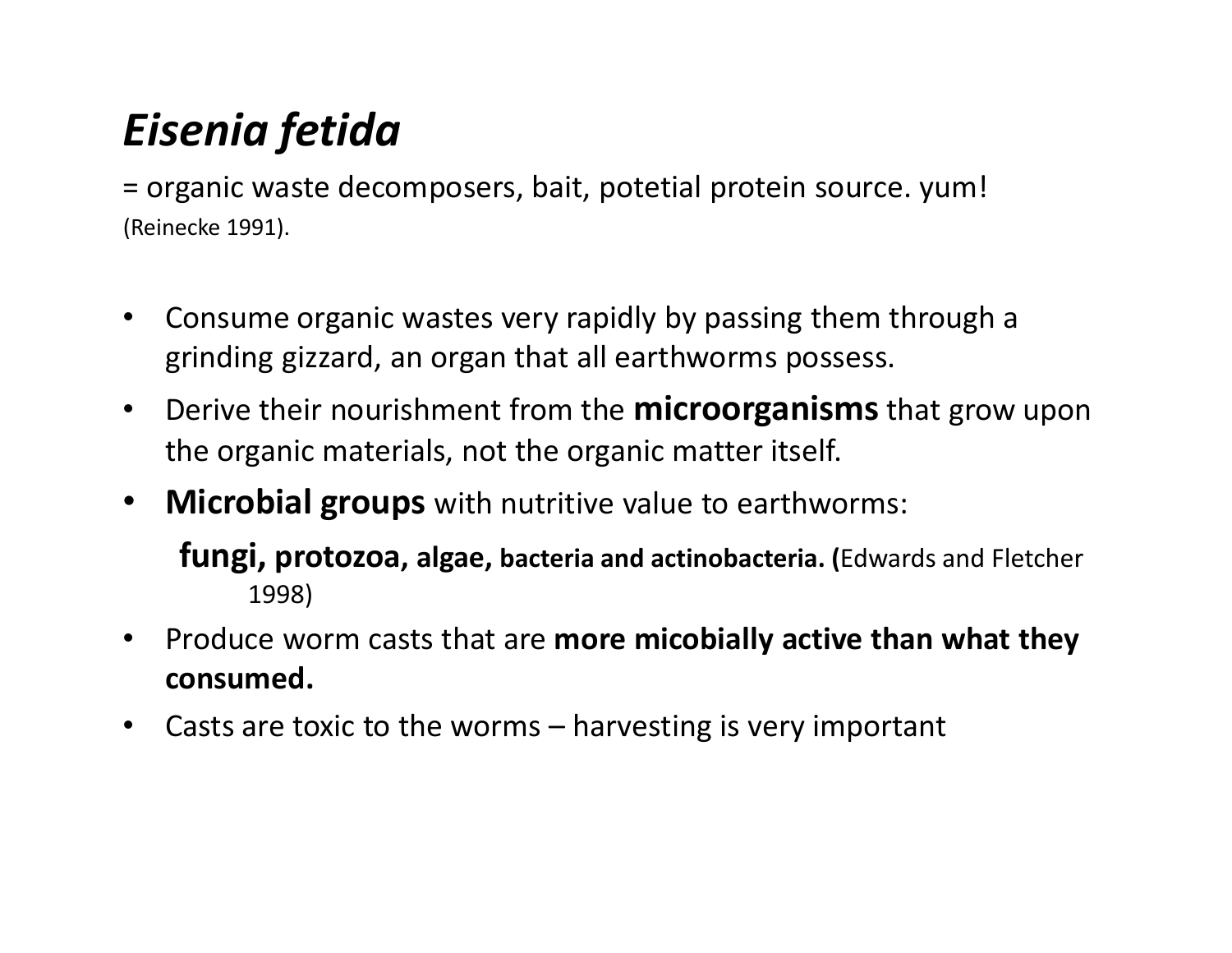### **More on the vermicompost…**

During the process, crucial plant nutrients in the organic material (e.g. nitrogen, potassium, and calcium) are released and converted through microbial action into media that are much more soluble and bioavailable to plants than in the original media or than what is found in regular compost!

Retention time of the waste in the earthworm is short. Worms can digest  $+/-$  % their weight in food each day.

(Slejska, 1996)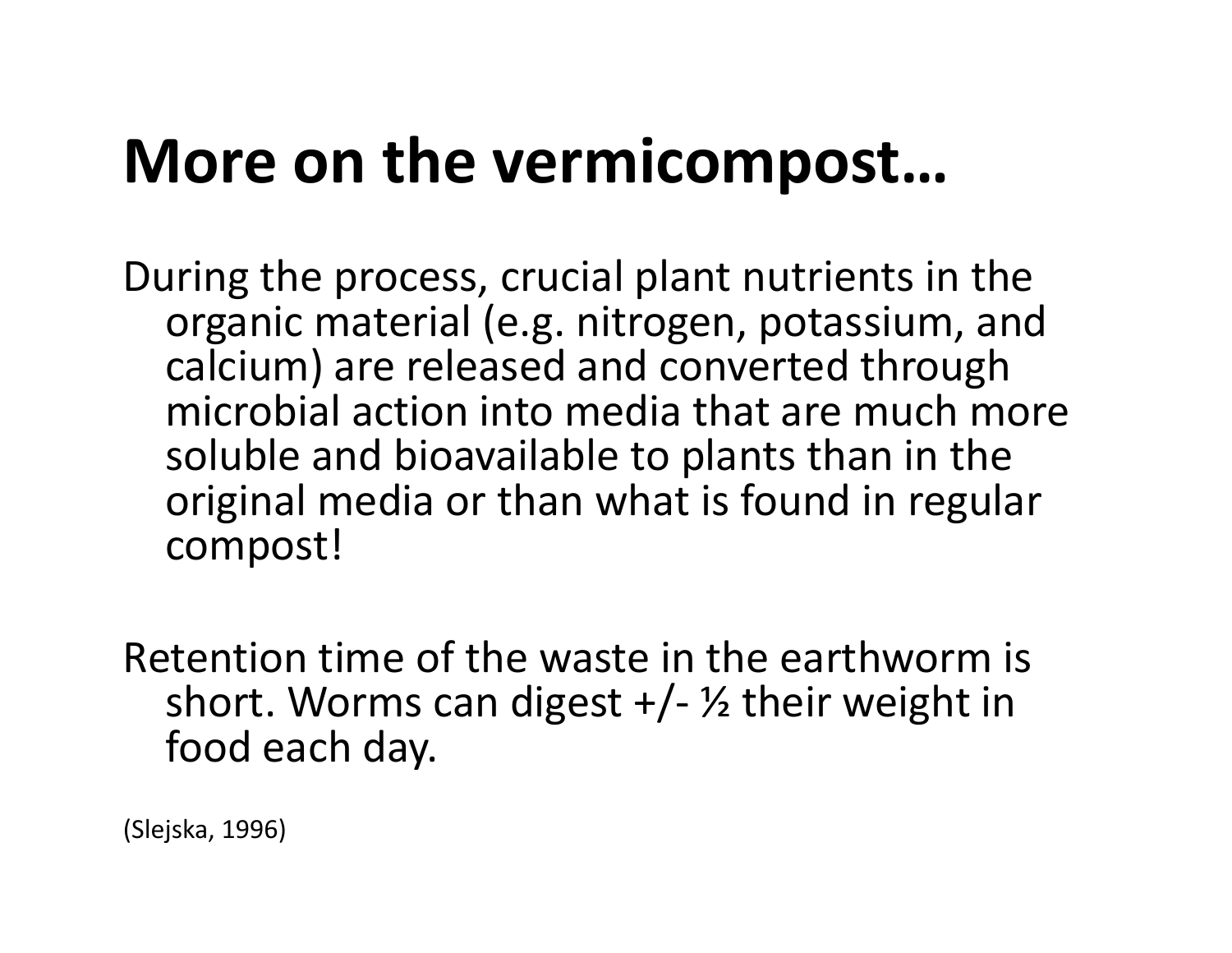#### **Research on**

#### **Industrial/Environmental Uses of Vermicompost**

- $\bullet$  Vermicomposting can be an alternate technology for the **management of textile mill sludge** if mixed with cow dung in certain ratios (Kaushik, P. & Garg, V.K., 2004)
- $\bullet$  **Primary sewage sludge** can be converted into good quality manure by vermicomposting when mixed with cow dung 30-40% (Gupta, R. & Garg, V.K., YEAR)
- • Vermicompost mitigates the **toxicity of metals and thermal power station waste**  when mixed with cow dung in certain ratios. (Gupta, A.T., Srivastava, R., Murthy, R.C., Chandra, C., 2005)
- $\bullet$ **Food industry wasterwater and sludge** can be converted into good quality manure by vermicomposting if mixed up to 30% with cow dung. (Yadav, A. & Garg, V.K., 2009)
- $\bullet$  Vermicompost mitigates the metal toxicity and to enhances the nutrient profile in **distillery industry sludge** (Suthar, S. & Singh, S., 2008)
- $\bullet$  Vermicompost can be used to manage **palm oil mill effluent** (Rupani, P.F., Singh,R.P., Ibrahim, M.K., Esa, N., 2010).
- • **Solid waste animal flesh from tanneries** can be converted into nutrient-enriched compost with vermicomposting (Ravindran, B., Dinesh, S.L., Kennedy, L.J., Sekaran, G., 2008)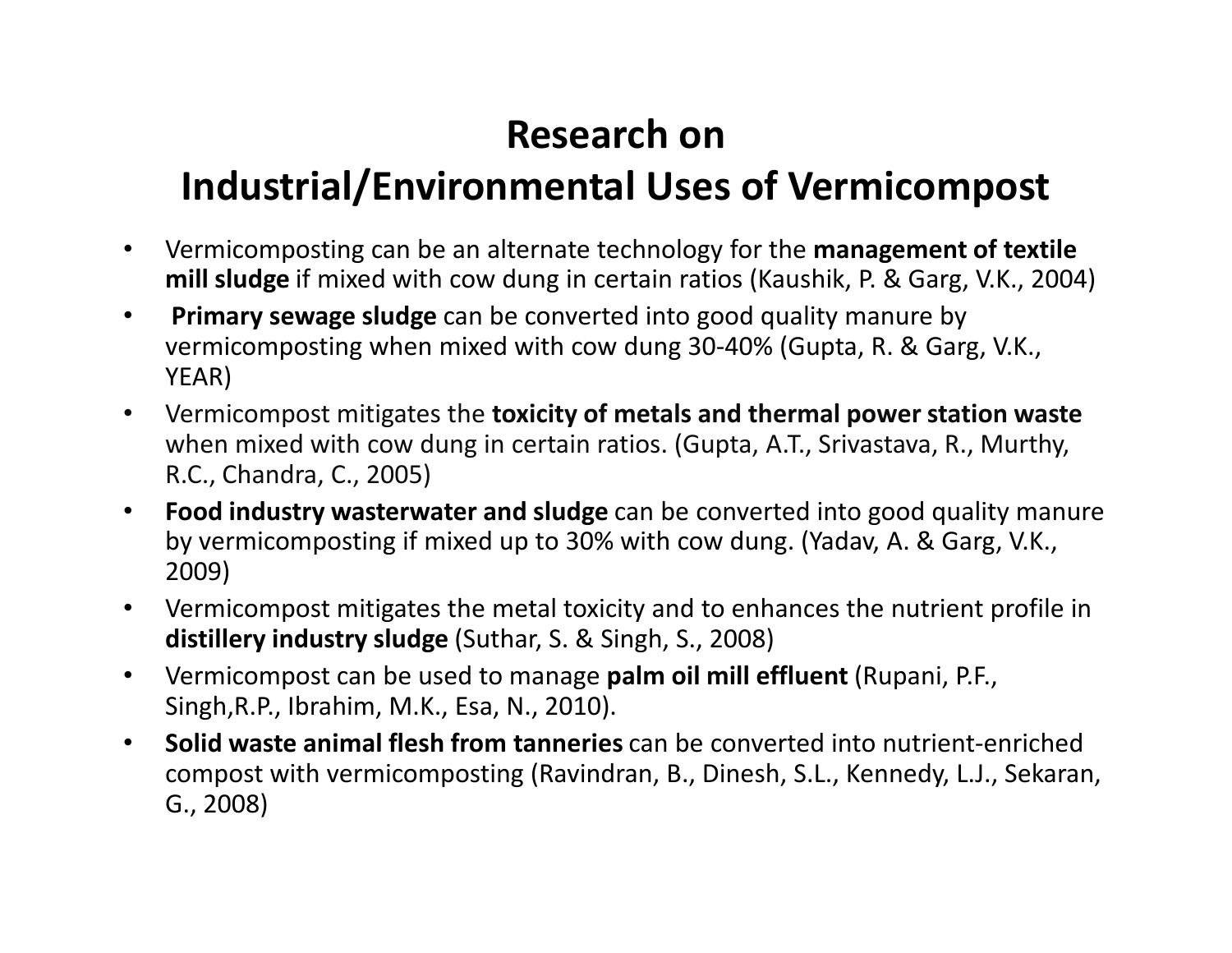#### Home Vermicomposting… Welcome to your own pet ecosystem!











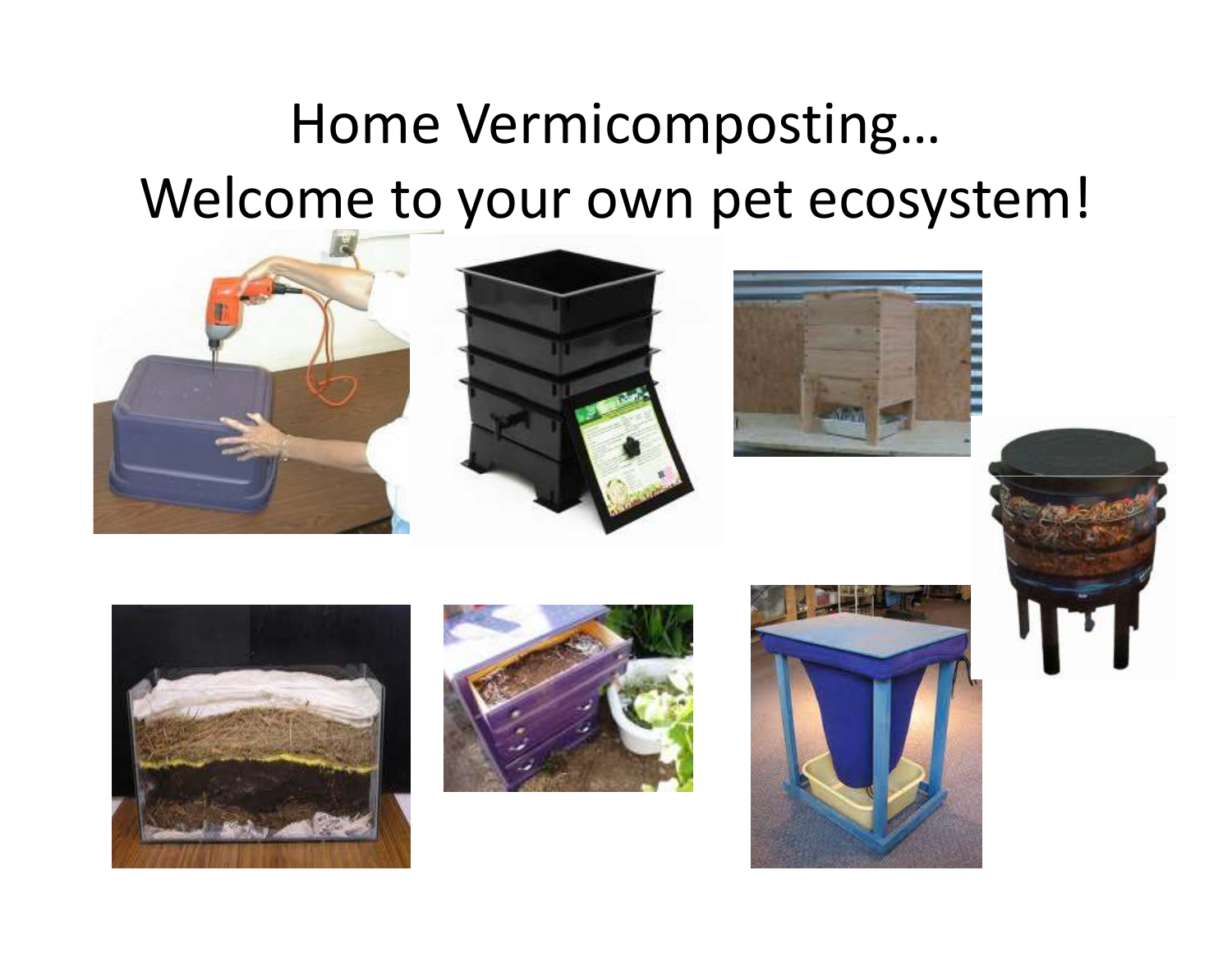## The Bin

- 10-15 gallon bin with cover (light, moisture)
- $\sim$  2 big fruit and veggie eaters

bigger bins are harder to manage in the beginning

- Catch tray for liquids (cookie sheet; another bin that can later be used in your multi-tiered system)
- Blocks or mechanism for raising the bin above the catch tray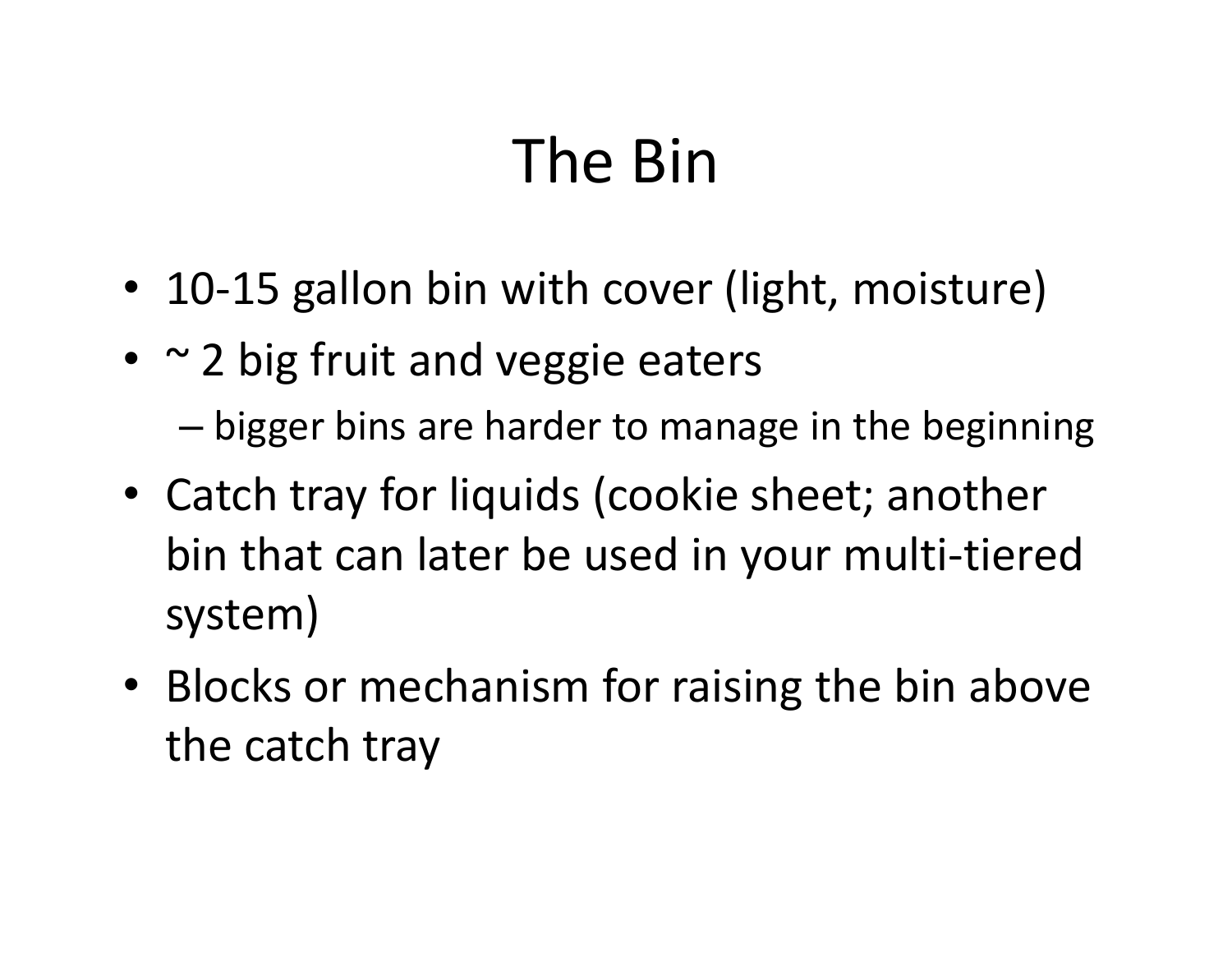### The Bin cont'd

- Air circulation and liquid drainage
	- $-$  create several small holes (drill)
	- 4+ in cover for vertical circulation
	- 10+ around the sides for lateral circulation
	- 6+ on the bottom for drainage
		- may clog check them during troubleshooting



http://www.organic-raised-bed-gardening.com/2010/12/04/wormcomposting/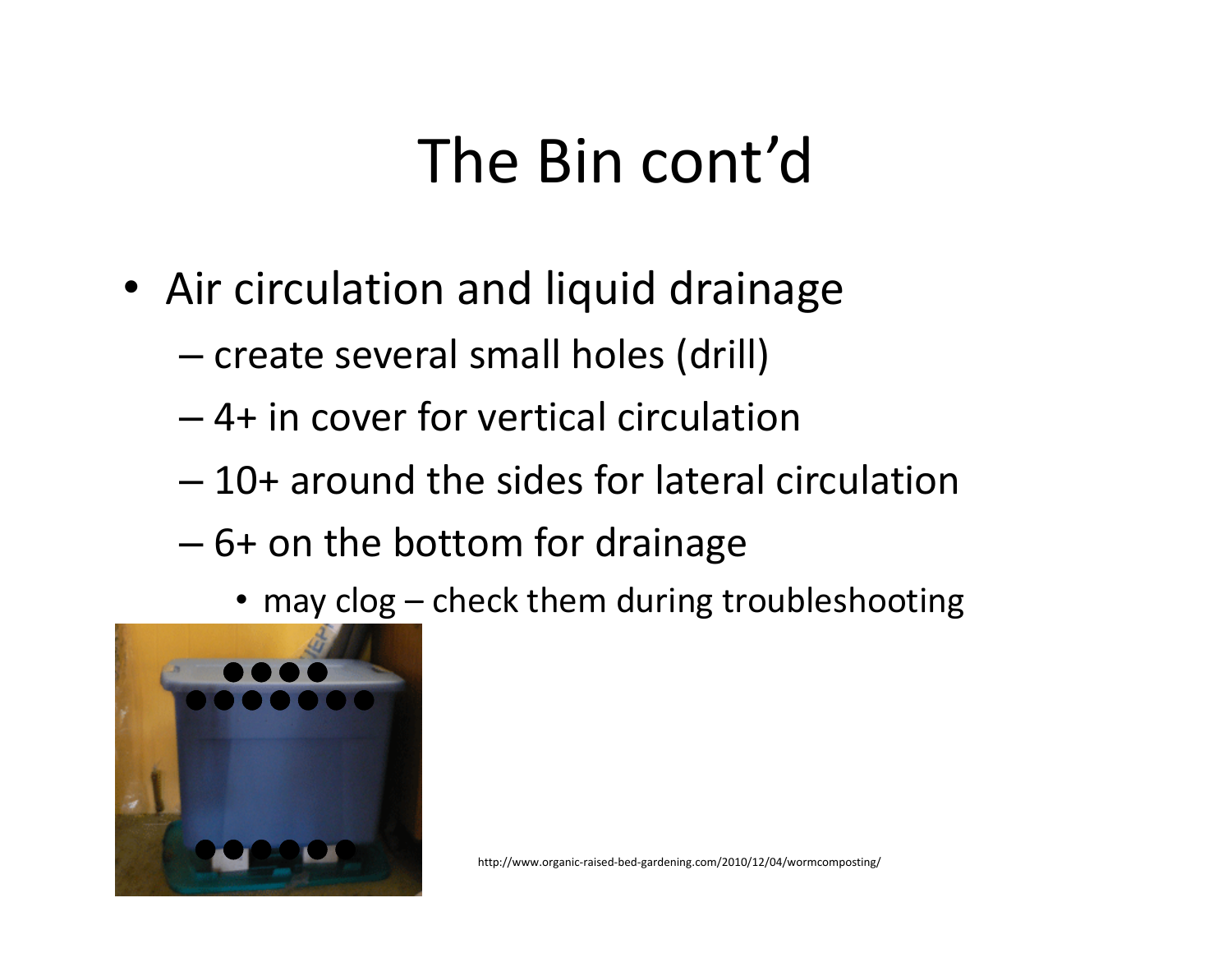## The Bedding

- 4-6 inches of (shredded):
	- newspaper
	- egg cartons
	- unbleached corrugated cardboard
	- toilet paper rolls
	- brown organic matter, some soil
- Place in the bottom of the bin. Moisten well (75%). Worms breathe through their skin and need moisture to do so.
- Bedding provides a matrix of environment and food, balances carbon-nitrogen ratio, helps retain/absorbmoisture and aerates bin.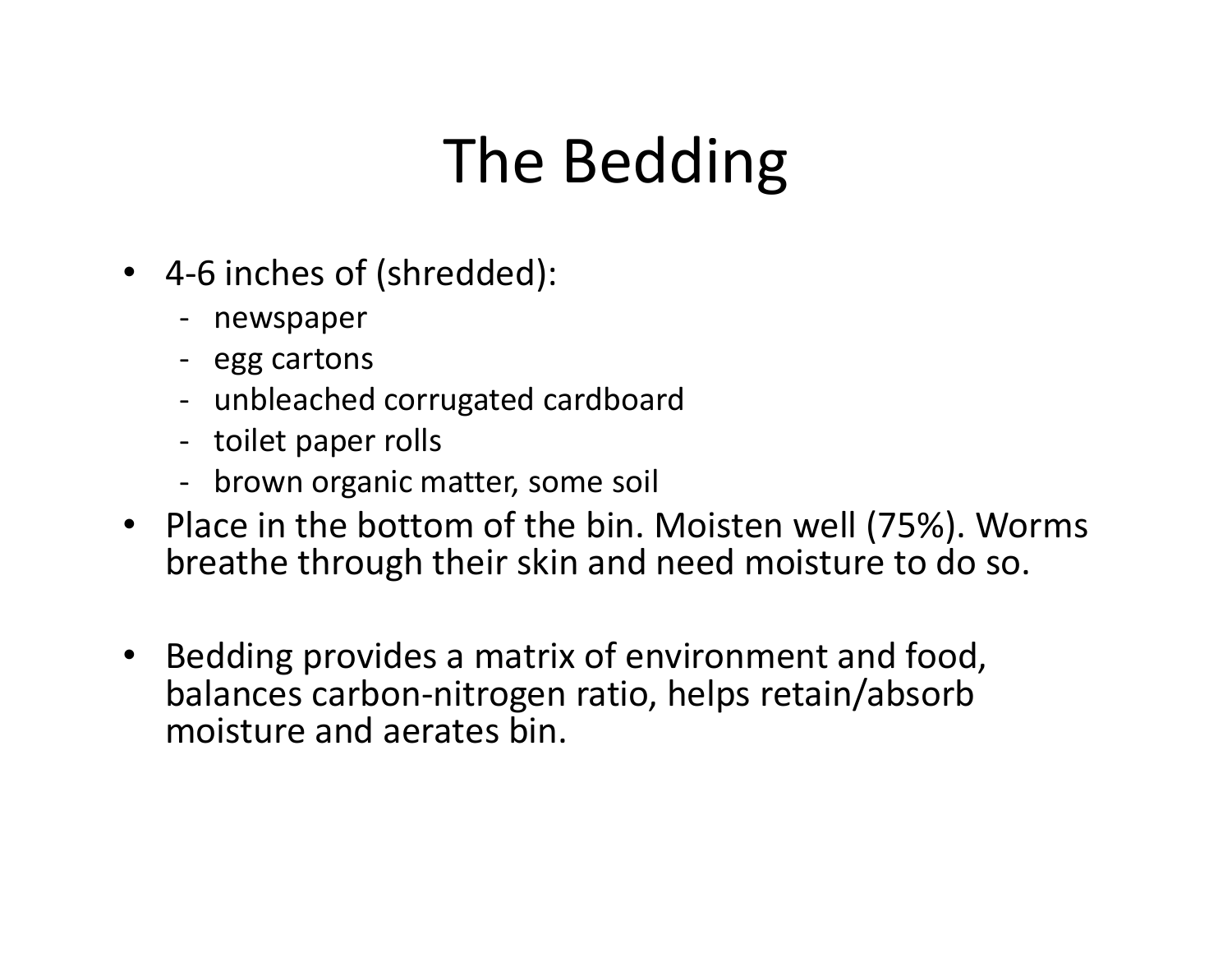#### The Worms

- $\bullet$  Add the worms slowly, along with some bioactive, microbe-rich vermicompost.
- $\bullet$  They are in shock from just having moved into a new place – feed them slowly (1-2 cups of wilting greens) the first week.
	- layer it on top of the worms, cover with moist bedding
- $\bullet$  After a few days, slowly increase feeding to accommodate them.
- $\bullet$  The population will adjust to its food source, but mindfulness is still necessary. Be careful of over- and under-feeding the bin.
- $\bullet$ Note life cycle (last slide)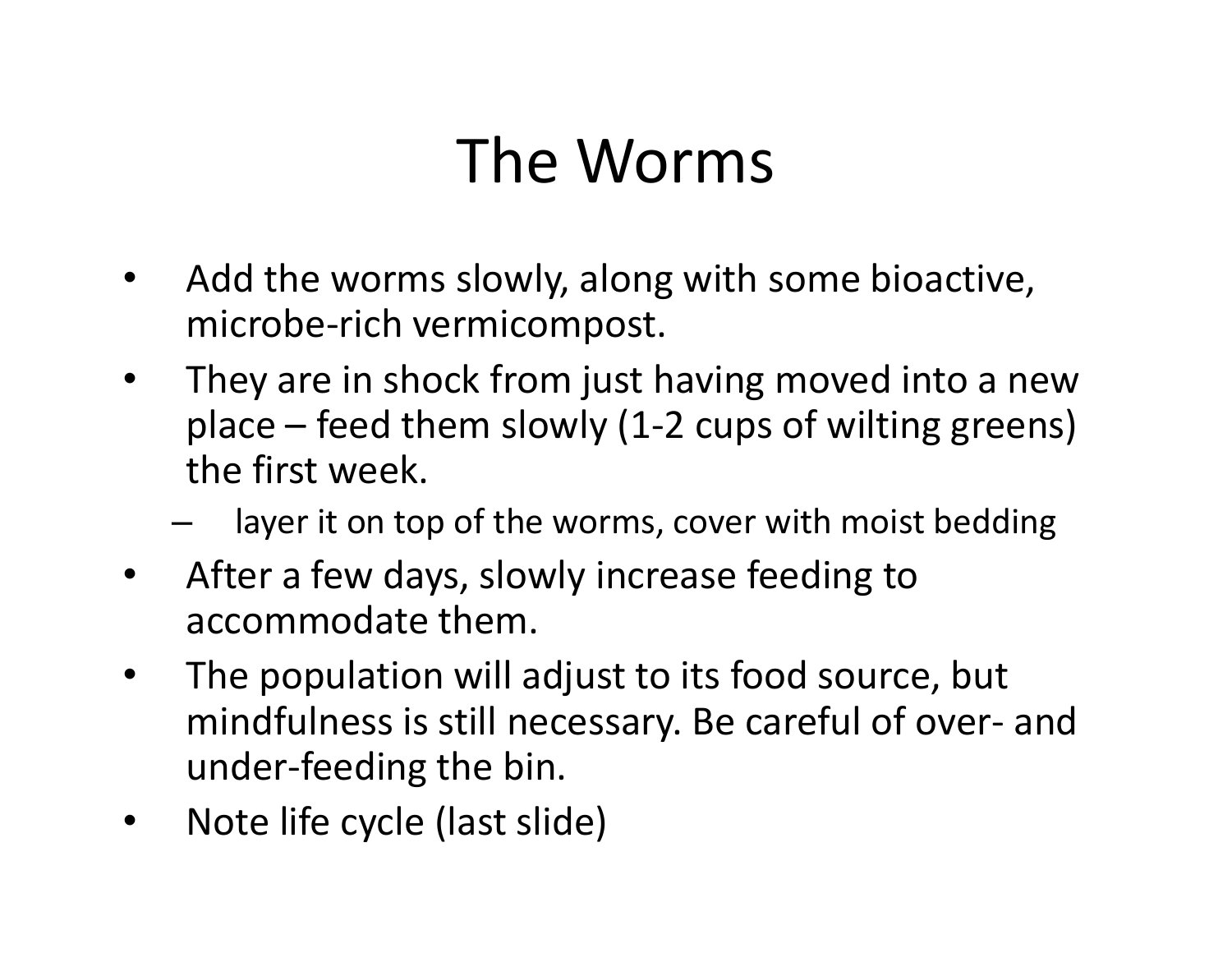#### The Food

| Always add equal parts     | Oily foods                 |  |
|----------------------------|----------------------------|--|
| food and bedding           | <b>Salty foods</b>         |  |
| Raw fruit & veggie scraps  | Citrus and garlic, onions  |  |
| Coffee grounds and filters | (harmful oils)             |  |
| (no bleach)                | Meat, fish, dairy (smells, |  |
| Tea and tea bags (no       | pests)                     |  |
| staples or bleach)         | Fecal matter ("")          |  |
| <b>Crushed eggshells</b>   | Other strange things       |  |
| the finer the better!      |                            |  |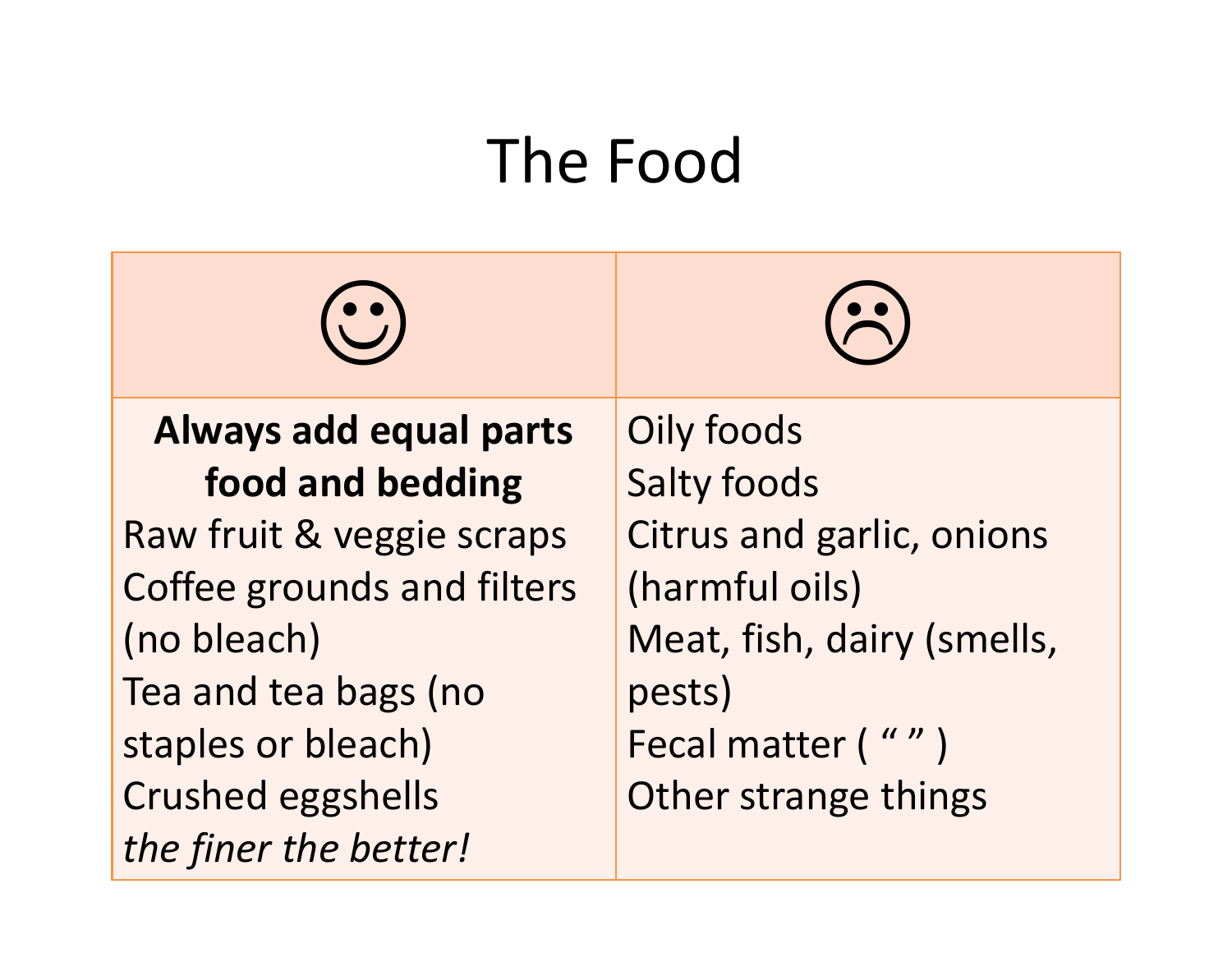#### Vermicompost Maintenance

- Add food 1x/week, 2 quarts/week
	- add equal parts "browns"
	- balances moisture and fertility of castings
- Move things around to discourage anaerobic bacteria
- Check in with your bin!

– odor, climbing worms? lots of worms?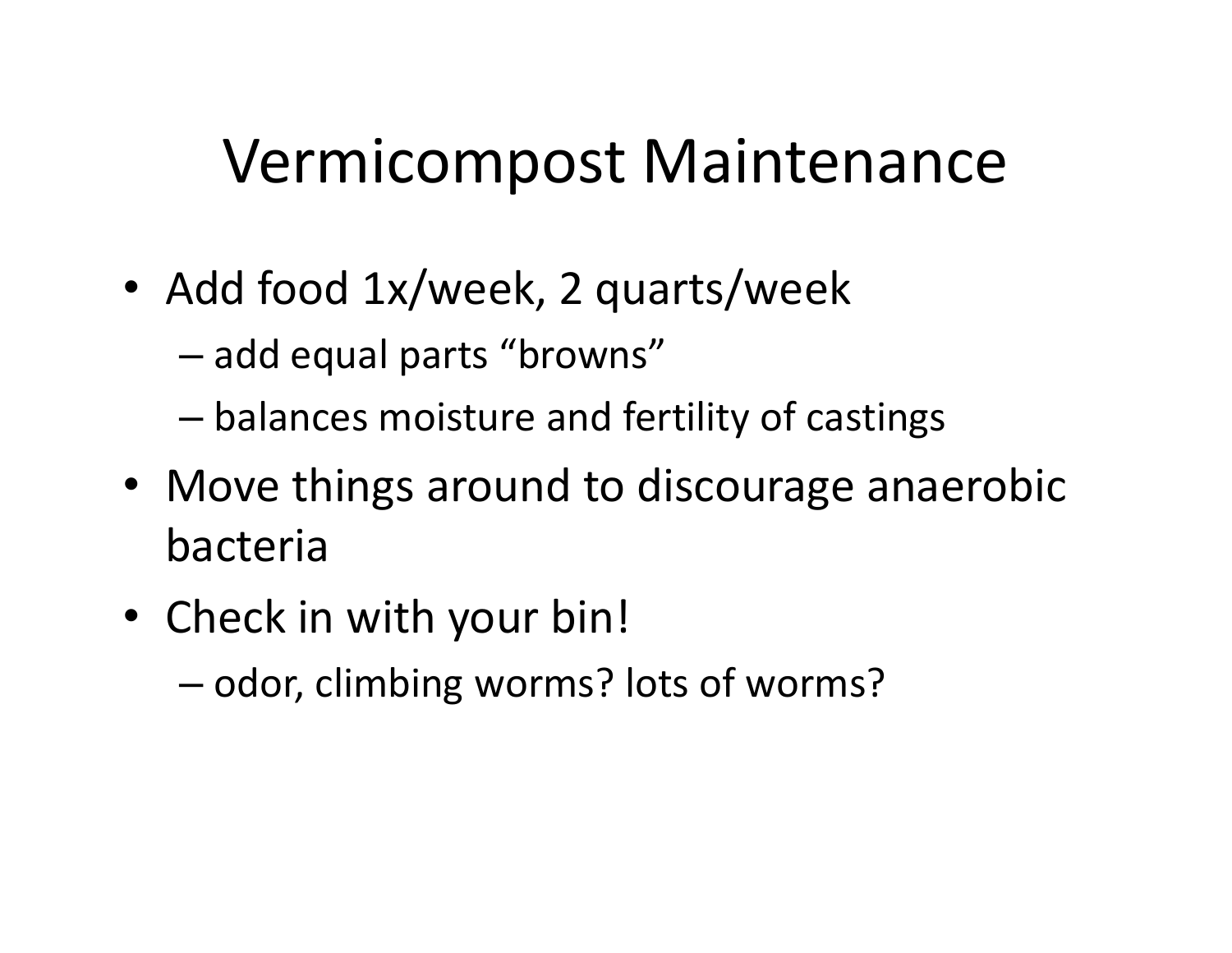#### Troubleshooting

| Problem                             | Reason                                                                          | <b>Solution</b>                                                                                        |
|-------------------------------------|---------------------------------------------------------------------------------|--------------------------------------------------------------------------------------------------------|
| Worms are dead; trying<br>to escape | too wet; too dry; no<br>more bedding; too<br>acidic (too much rotting<br>food). | Add bedding; moisten<br>bedding; withhold food<br>for a little while if there<br>is too much; Harvest! |
| Smelly                              | Not enough air; too<br>much food; too wet.                                      | Mix; Drill/unclog more<br>holes; withhold food;<br>add bedding.                                        |
| <b>Fruit flies</b>                  | Exposed food; lots of<br>fruit.                                                 | Bury food in bedding;<br>use less fruit. Vacuum;<br>open window.                                       |
| Fungus gnats (harmless)             | They like fungus. So do<br>worms!                                               | Not much. Vacuum;<br>open window.                                                                      |
| Overpopulation                      | <b>Healthy bin</b>                                                              | Time to Harvest!                                                                                       |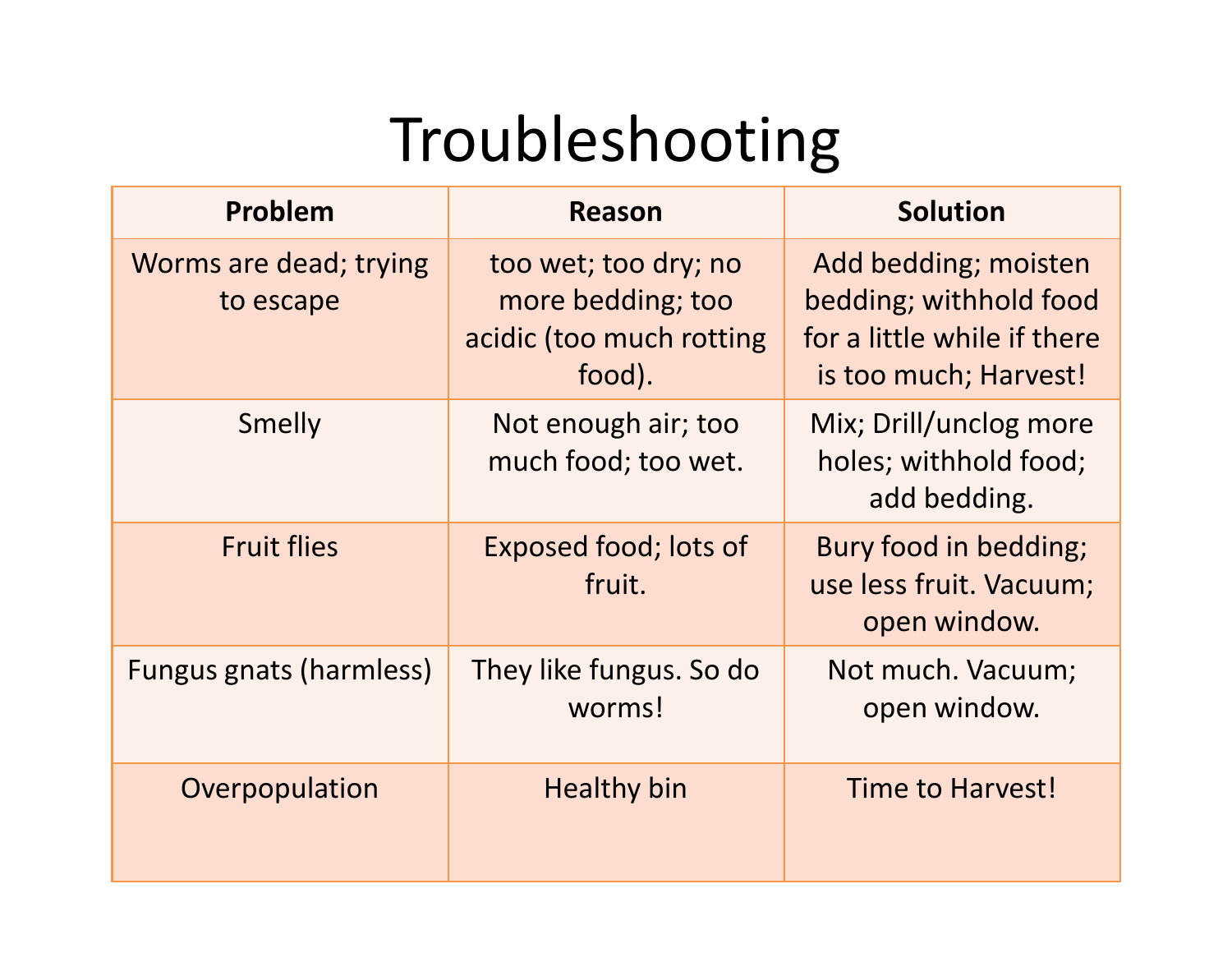#### Harvesting Vermicompost

- After 3-6 months, you will see lots of beautiful, dark, wet, rich, lumpy, clay-like compost
- Time to Harvest!
- Different techniques
	- $-$  inevitable worm sacrifice
	- leave enough to start a new bin!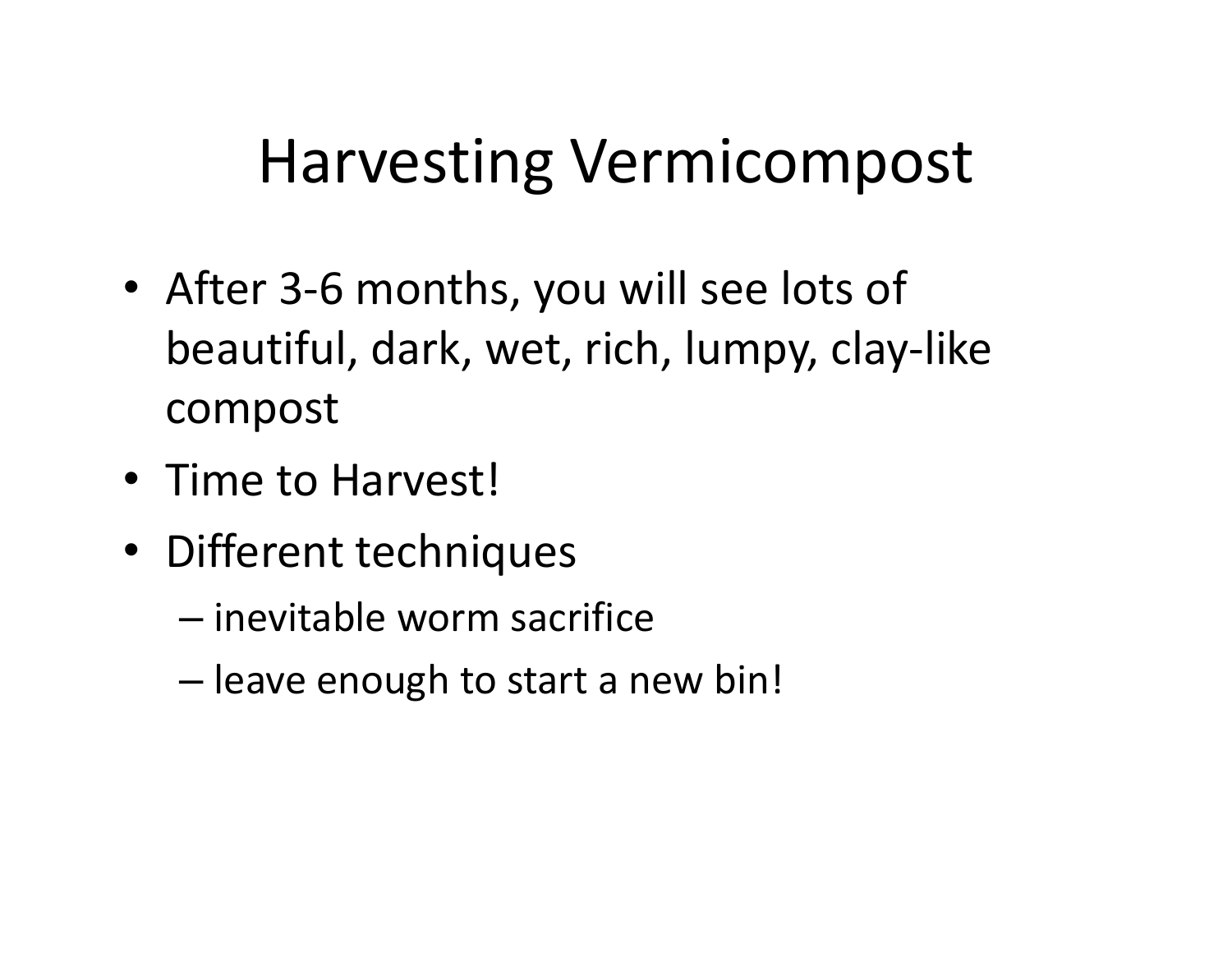### Technique #1: Easy

- 1. Remove top 1/3 of bin (worms, food, bedding)
- 2. Use that to start a new bin
- 3. Remove remaining compost

OR

- 1. Push the top layer of worms, food, bedding to side #1
- 2. Only feed side #2 for the next few weeks the worms will leave side #1 to live on side #2
- 3. Harvest compost from side #1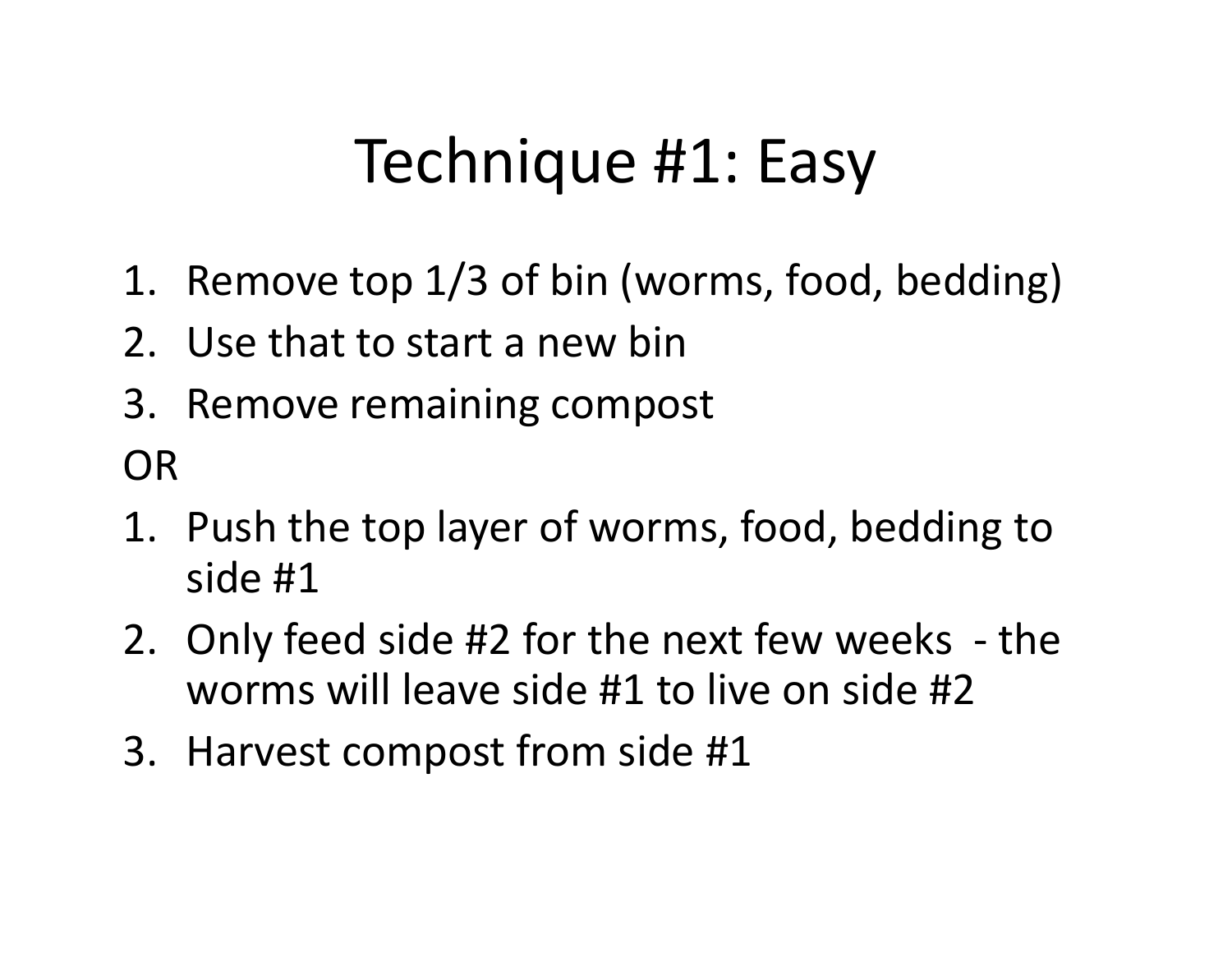#### Technique #2: Hands-On

- 1. Spread a tarp, plastic bag, etc. on the floor, under a light or in the sun
- 2. Dump out the contents of your bin
- 3. Make little pyramids
- 4. Remove top layer of each pyramid to uncover worms, **start collecting that compost**
- 5. Remove the worms, **add to new bin**
- 6. Wait 20 minutes (worms dive deeper to escape light)
- 7. Steps 4-6 for a few hours until you have saved lots of worms and earned lots of compost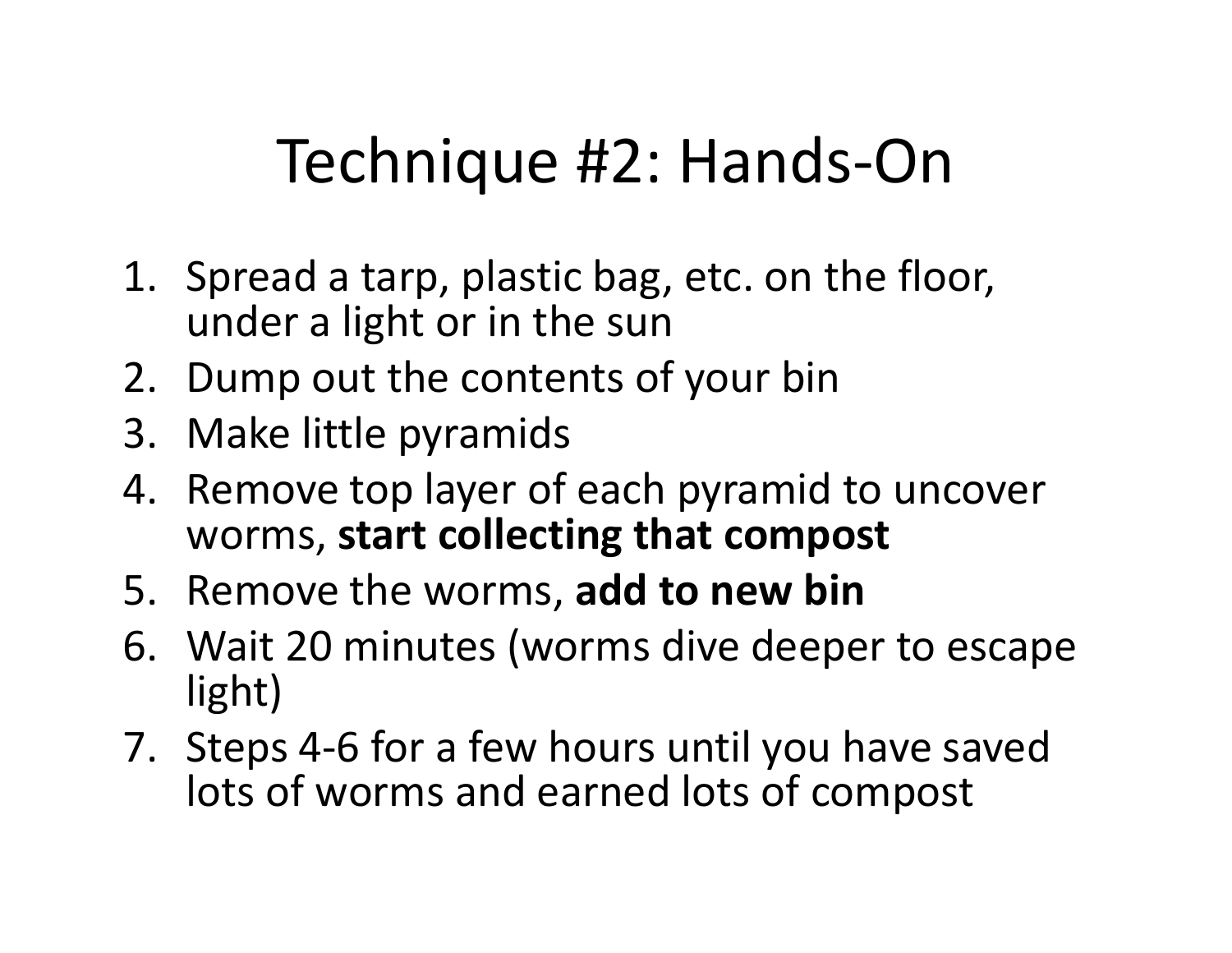### Using Vermicompost

- Adds plant growth hormones, microbes, humus, nutrients to soil
- Let it sit for a few months out of rain and sun = finegrained fertilizer
- Sprinkle it on indoor/outdoor plants (no contact)
- 20% potting/garden soil mix
- Dilute in water to make "tea" (1TB per watering can)
- $\bullet$ Dilute the liquid that drains out of the bottom
- GUERILLA COMPOSTING
- Ask your local growers, gardeners, farmers
- Share with friends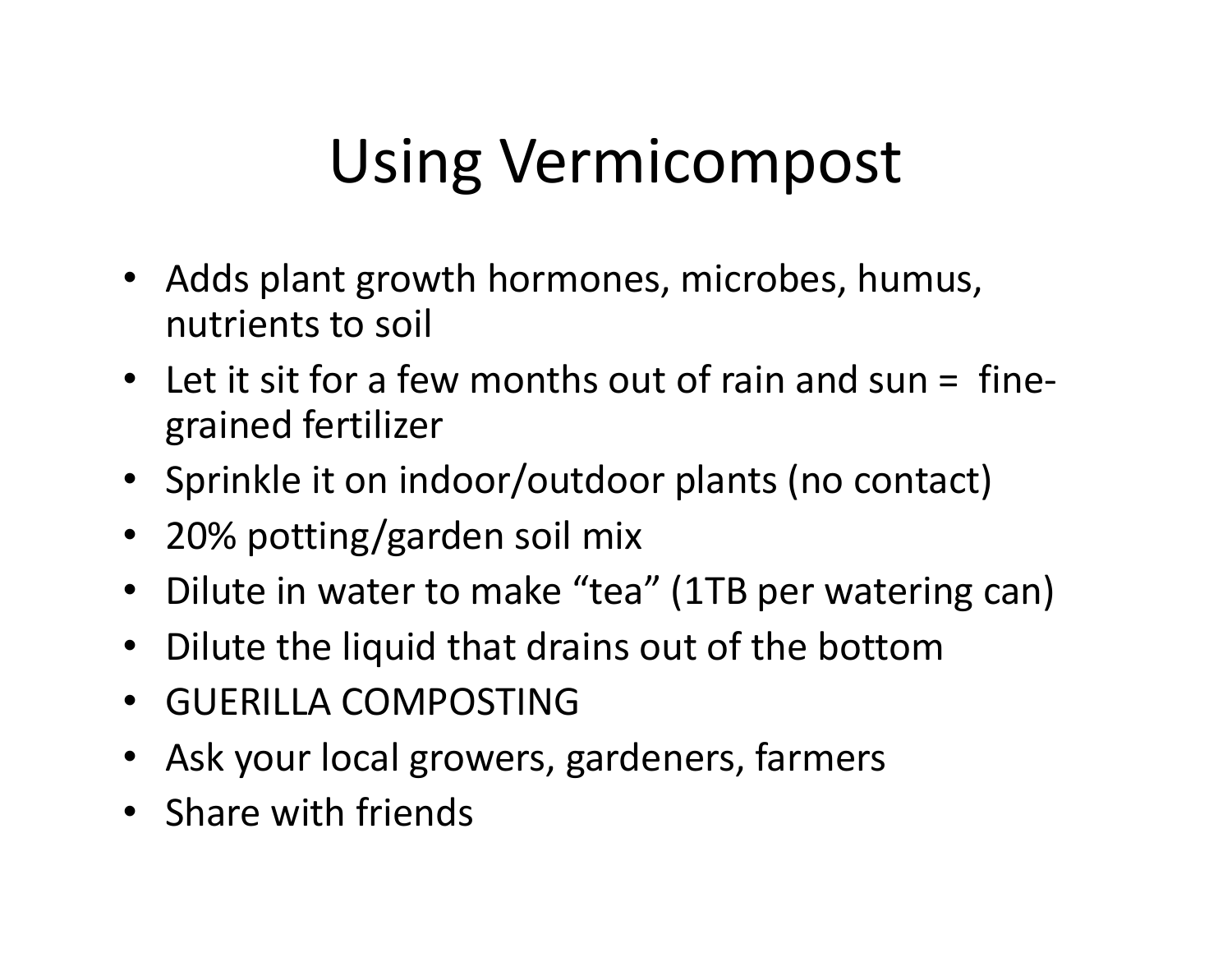#### References

www.hungrybin.co.nz

http://worms.com/teachers-guide-to-vermicomposting.html

www.yelmworms.com

http://whatcom.wsu.edu/ag/compost/Redwormsedit.htm

http://whatcom.wsu.edu/ag/compost/easywormbin.htm

http://pure-green-living.com/how-to-vermicompost/

http://mgsenvironment.blogspot.com/2010/09/vermicomposting.html

http://stary.biom.cz/clen/as/engl\_verm.html

http://store.happydranch.com/Worm\_Bins\_s/98.htm

http://www.redwormcomposting.com/reader-questions/nightcrawler-question/

www.wikipedia.com

GroundWorks Somerville Guide to Home Worm Composting (source of our worms)

Mary Applehoff's *Worm Eat my Garbage*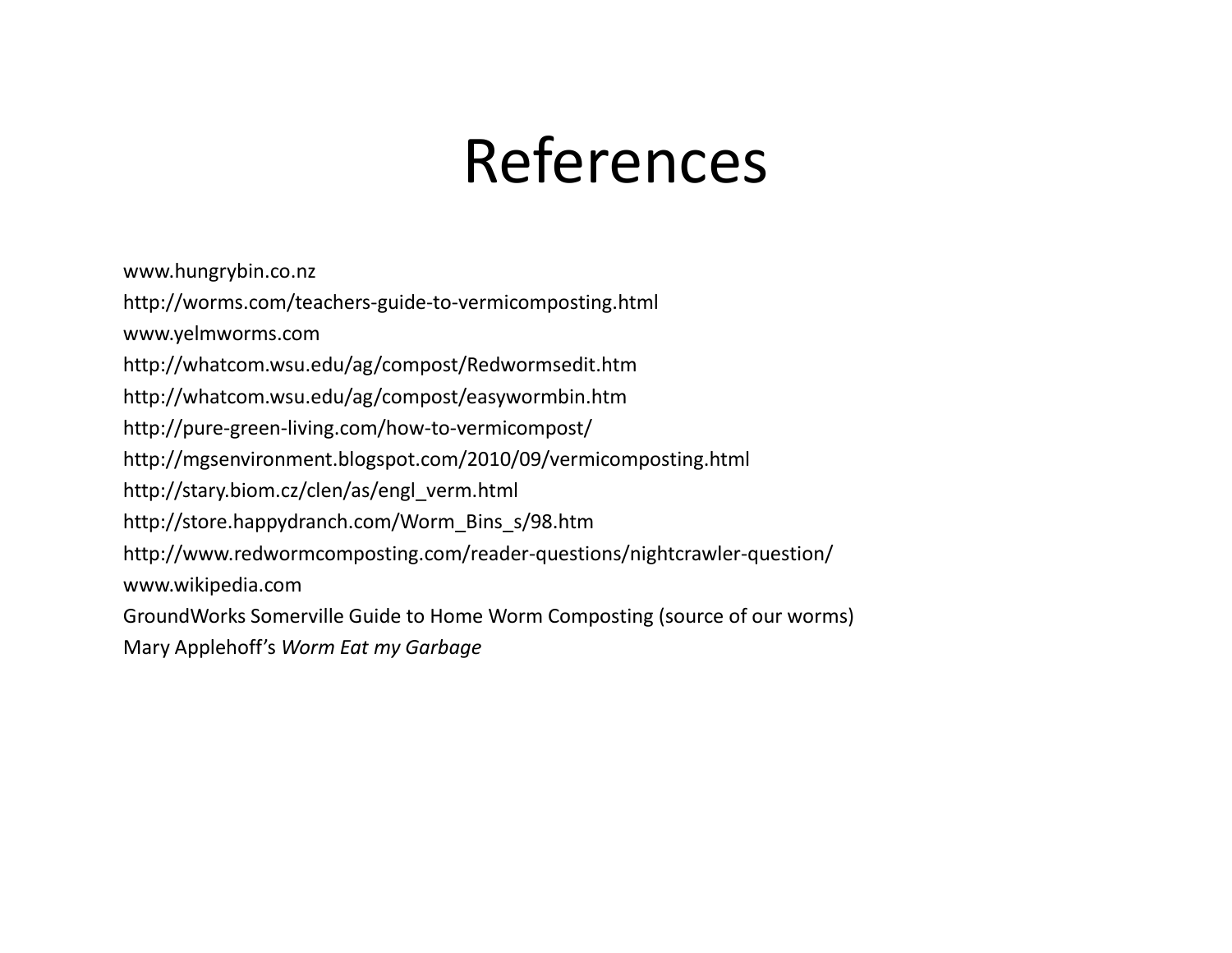## Thanks to Arielle Solomon, BU Organic Gardening Collective, and you!



#### Happy Mountain Worms

Worms, cultures, ferments, and other funny things.

somervilleworms@gmail.com // happymountainworms@gmail.com